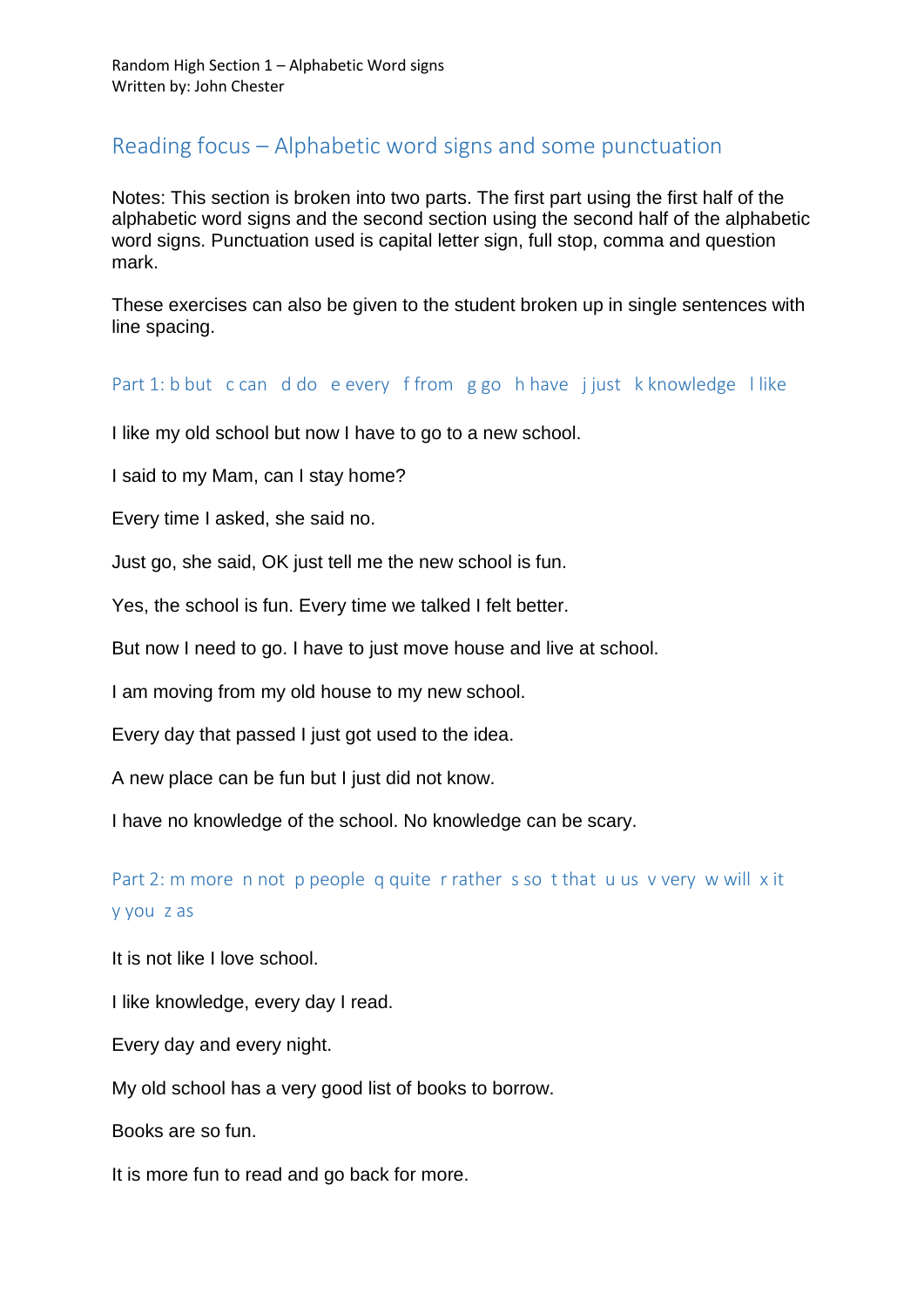Random High Section 1 – Alphabetic Word signs Written by: John Chester

People at my old school are so funny as well.

I would rather not go to the new school.

It is so far away that people in my old school will not see me.

My Mam said, you can see them but I don't know. More people use the internet to talk now.

Will I do that? I do not know.

You can do it, I said to myself as I walked home on

the last day. You will need to pack. You will need books. You will like the new school.

Can I just stay home? Not leave. I can have more fun at home. You will meet new

people.

You have to think about that.

Morning can come but that means it is time to leave.

People came to see us as the car pulls away.

People waved at us, my friends and people from our family.

I would rather not leave but now I have new feelings.

I am excited. We are on the road, me, my Mam and Dad, all of us very excited.

So what is the school called, I do not know.

Now my Mam says, Random High. That is a rather odd name.

## Alphabetic word signs - Writing activities:

Copy out these sentences including the numbers if you know them:

- 1. Malky does not like moving. (not like)
- 2. The new school is rather odd but Malky has to go. (rather but go)
- 3. The books from his old school have all been read by Malky. (have)
- 4. Malky does not the idea of having to go to a new school. (not like go)
- 5. His Mam and Dad have to start new jobs. (have)
- 6. His Mam and Dad are rather busy people. (rather people)
- 7. The new jobs now take up so much time. (so)
- 8. People can make new friends. (people can)